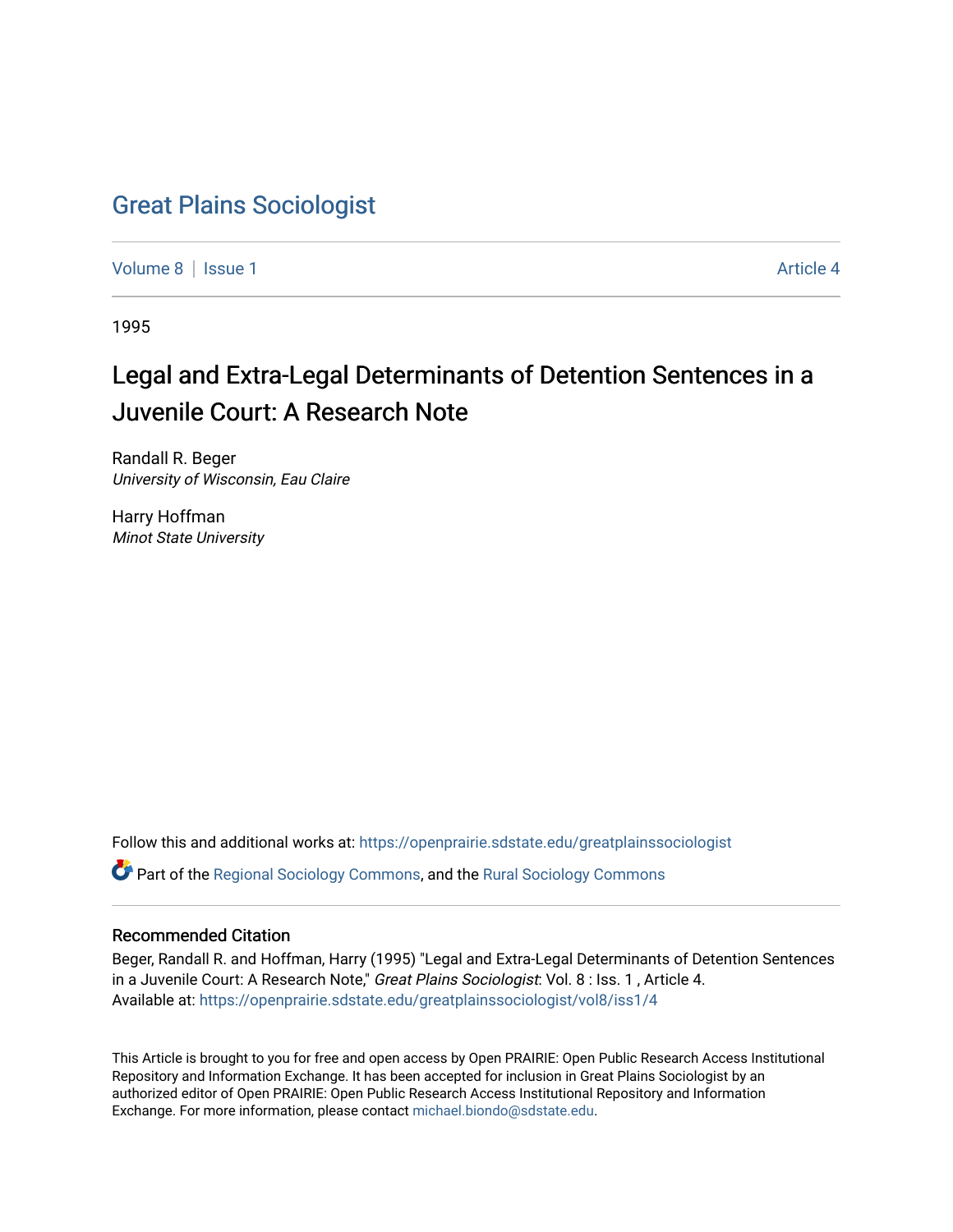Beger and Hoffman: Legal and Extra-Legal Determinants of Detention Sentences in a Ju

The Great Plains Sociologist Volume 8 Number 1 1995

Legal and Extra-Legal Determinants of Detention Sentences In A Juvenile Court: A Research Note<sup> $1$ </sup>

> Randall R. Beger Department of Sociology University of Wisconsin-Eau Claire

> > Harry Hoffman Department of Sociology Minot State University

A major limitation of research concerning juvenile detention commitments is the over-riding focus on pre-adjudicatory detention. This period of confinement applies only to youths held in secure custody pending court appearance. The purpose of this investigation was to broaden the understanding of detention by focusing on posr-adjudicatory detention commitment, which is a court sentence, and the factors influencing the decision. Data were derived from the records of a random sample of 394 youths processed by a juvenile court between 1990 and 1991. Preliminary results show that a combination of legal and extra-Icgal factors play a significant role in post-adjudicatory detention decisions. The implications of these findings are explored.

# INTRODUCTION

Juvenile justice officials make no decision with greater

<sup>1</sup> An earlier version of Uns paper was prcsciiicd at ilic Academy of Criminal Justice Sciences nucting. 10 March 1994. Chicago. II. The authors gratefully acknowledge and thank Madhava Bodapati and the anonymous reviewer of The Great Plains Sociologist for their constructive coninents regarding an earlier draft of this paper.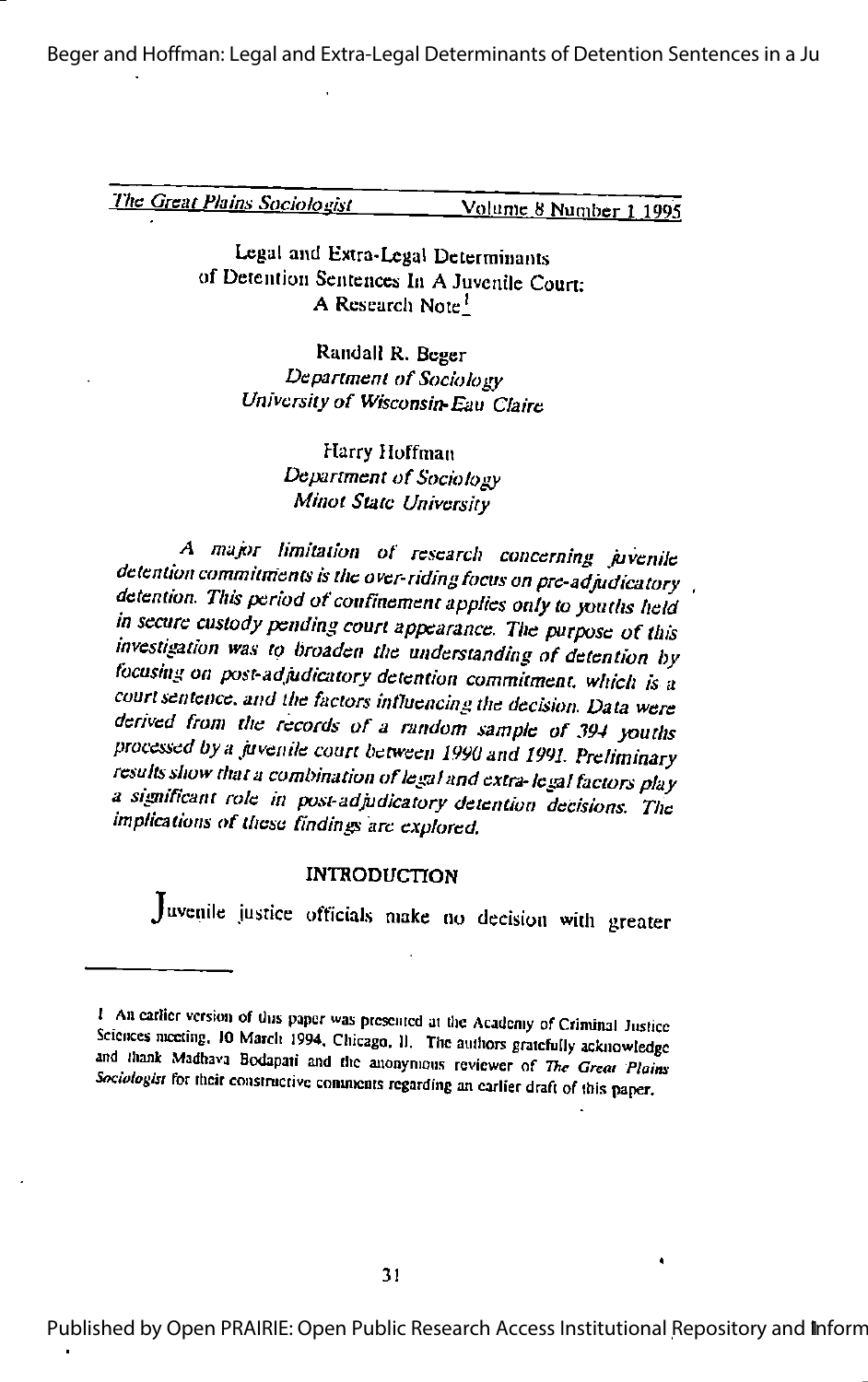The Great Plains Sociologist Volume 8 Number 1 1995

Legal and Extra-Legal Determinants of Detention Sentences In A Juvenile Court: A Research Note<sup>1</sup>

> Randall R, Begcr Department of Sociology University of Wisconsin-Eau Claire

> > Harry Hoffman Department of Sociology Minot State University

A major limitation of research concerning juvenile detention commitments isthe over-riding focus on pre-adjudicatory detention. This period of confinement applies only to youths held in secure custody pending court appearance. The purpose of this investigation was to broaden the understanding of detention by focusing on post-adjudicatory detention commitment, which is a court sentence, and the factors influencing the decision. Data were derived from the records of a random sample of 394 youths processed bya pvenile court between 1990 and 1991. Freliminary results show that a combination of legal and extra-legal factors play a significant role in post-adpdicatory detention decisions. The implications of these findings are explored.

# INTRODUCTION

Juvenile justice officials make no decision with greater

ċ.

<sup>1</sup> An earlier version of this paper was presented at the Academy of Criminal Justice Sciences meeting, 10 March 1994. Chicago. II. The authors gratefully acknowledge and thank Madhava Bodapati and the anonymous reviewer of The Great Plains Sociologist for their constructive comments regarding an earlier draft of this paper.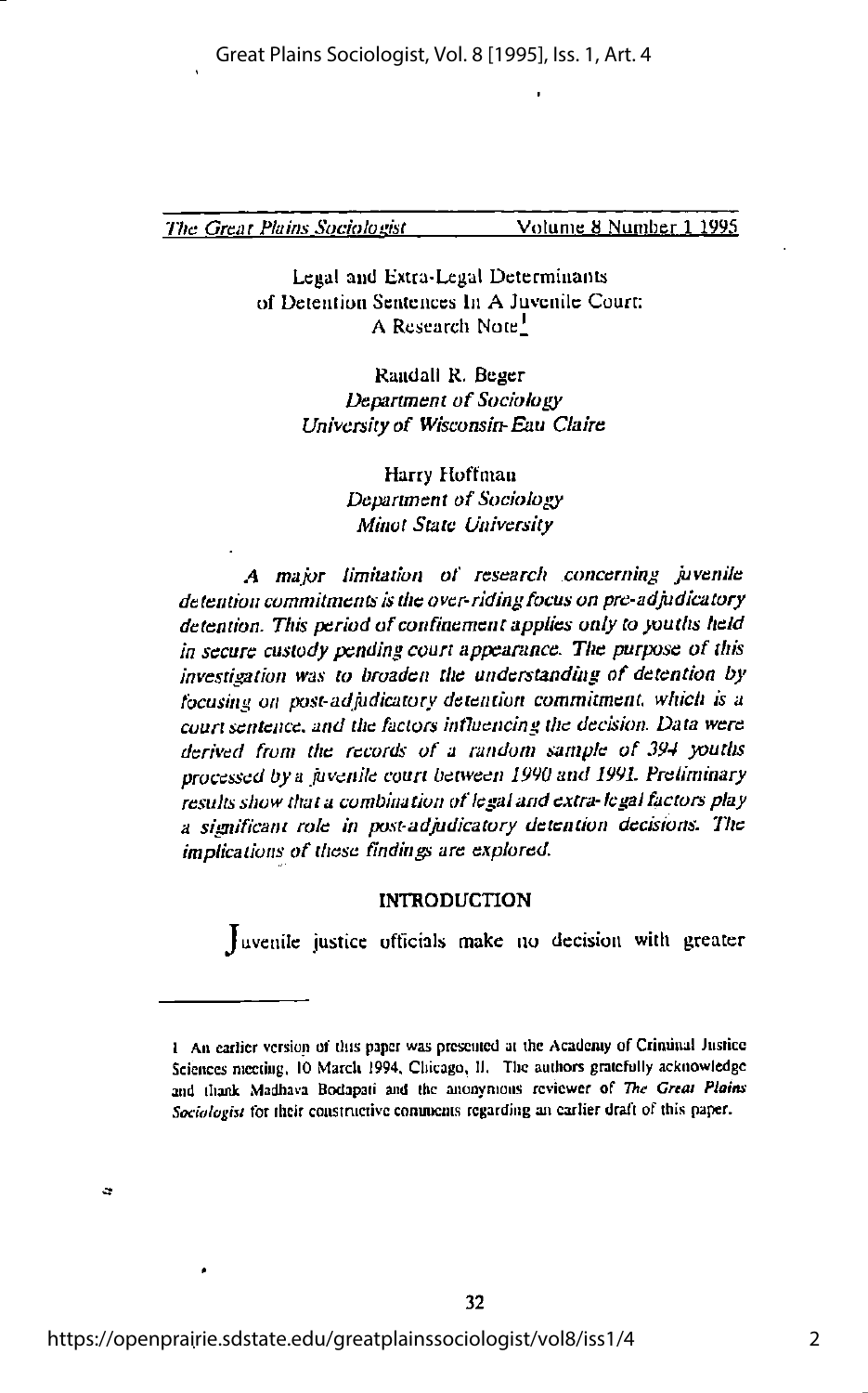consequences for a minor than commitment to a secure detention  $\epsilon$ facility. As we know, the immediate consequence of detention  $i$ confinement in a physically restricting, often debilitating  $\cdot$ environment, reminiscent of Goffman's "total institution" (1961) Rules and regulations must be strictly observed and visits from family and friends often are limited in both duration and frequency Other .consequences of detention include substandard food inadequate medical treatment, and a paucity of educational programs (Sarri, 1974: Rosner, 1988). Under the duress that result, from detention, some juveniles engage in self-induced harm and/or attempt suicide (Shamburck, 1978).

Although empirical studies acknowledge the profoundly detrimental consequences of holding a minor in detention, they are divided on whether commitment is determined by legal (prior record of delinquency and offense gravity) or extra-legal (a juveniles' race, social class, and gender) considerations or by a combination of the two. For example, based on information from court records in three states, Cohen (1975) found that previous court contacts and offense gravity, as assessed by local officials, increased the probability of confinement to a detention facility. Conversely, Bortner (1982) identified race and social class as major determinants in assigning who would and would not receive detention. Specifically, African-American and lower class juvenile offenders were much more likely to be held in detention than Caucasian adolescents and youths from higher income groups. Controlling for legal variables such as offense gravity and prior record did not influence these findings. Extra-legal factors other than race and social class also have been implicated in the detention decision. Along these lines, Chesney-Lind  $(1973,$ 1988) found that girls were held at higher rates and longer than boys for minor offenses such as running away and incorrigibility.

A major shortcoming of the above studies is that they concern only pre-adjudicatory detention. This period of confinement applies to youths held in secure custody pending court appearance. Consequently, all the studies cited above incorporate a rather narrow understanding of detention. Another use of detention exists which must be acknowledged: dispositional detention, which is a court sentence. Ordinarily, in states that permit this sanction, a stay in

J.

Published by Open PRAIRIE: Open Public Research Access Institutional Repository and 3Inforn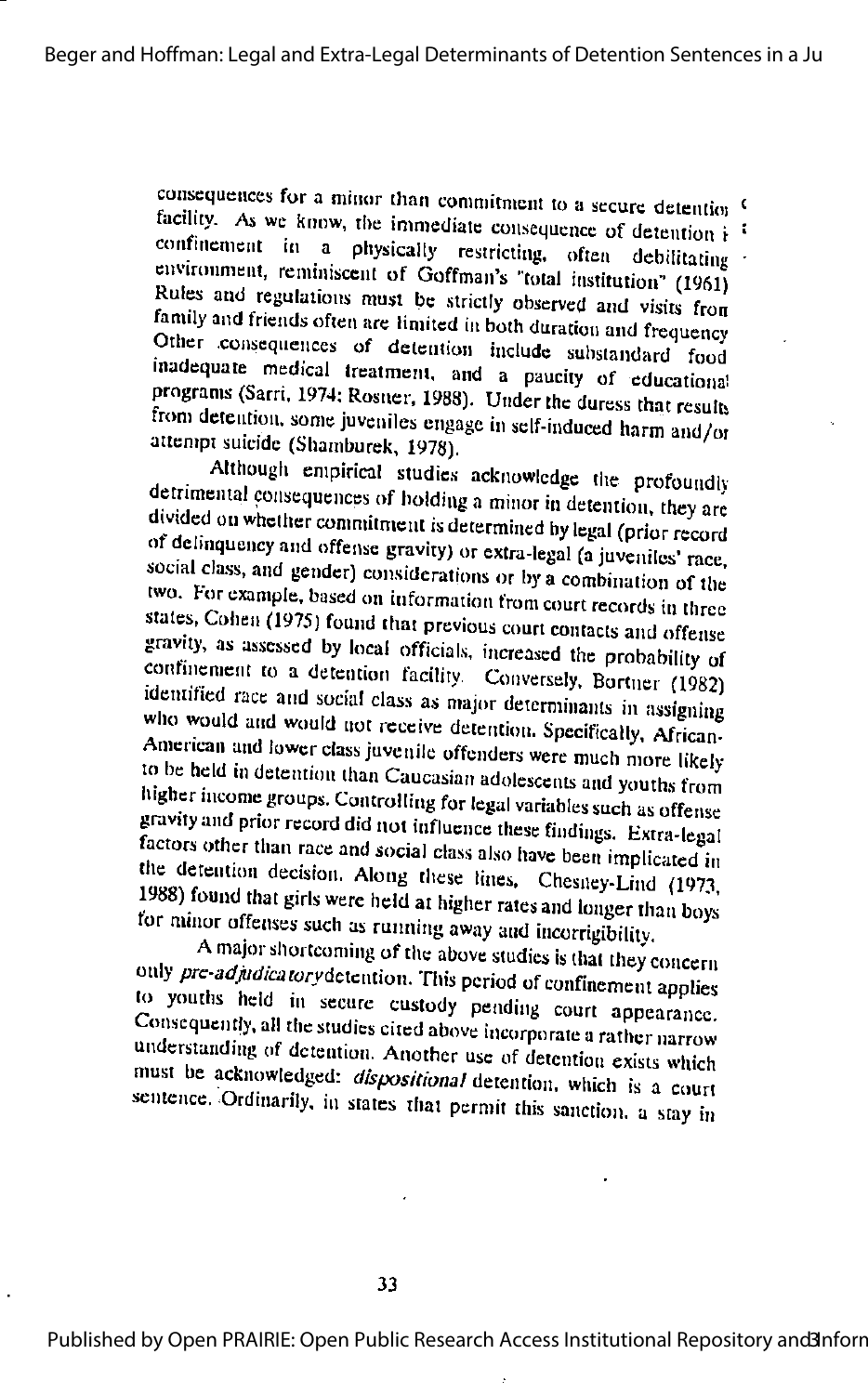detention is attached to a probation order. Illinois, for example, added dispositional detention to its sentencing options in 1981. Article V., section 5-23, p.35, of the revised Illinois Juvenile Court Act (Illinois Compiled Statutes, 1987) reads;

A minor found to be delinquent may be...placed in detention for a period not to exceed 30 days, cither as the exclusive order of disposition or, where appropriate, in conjunction with any other order of disposition issued under this paragraph, provided that any such detention shall be in a juvenile detention home and that the minor so detained shall be 10 years of age or older.

Similar to Illinois, many states have amended their Juvenile Codes to use detention centers as places for *post-adjudicatory* commitments. The resultant increase in detention conmiitments is staggering. Nationally, the number of juveniles committed to detention centers on a court disposition rose from 4,804 in 1977 to 24,883 in 1987 (National Council on Crime and Delinquency, 1989). The dramatic rise in detention commitments, particularly detention commitments as a function of a court disposition, needs to be investigated. In this preliminary investigation we examine the impact of certain legal and extra-legal variables on court dispositions in which detention is ordered as a condition of probation versus probation with no detention stay. To illustrate trends in detention use, data on dispositional outcomes in one juvenile court setting are examined.

# DATA AND METHODOLOGY

The data for this preliminary study were obtained from a juvenile court in a northern countyof Illinois with a population of 15U,00U and are derived from the records of a random sampling of 394 youths processed by the court between 1990 and 1991. The dependent or outcome variable "*disposition*" has two values: "0" for court ordered probation with no detention commitment; "1" for probation with detention confinement. Given the exploratory nature of our investigation, it should be noted that for this phase of the study the dependent variable does not differentiate between detention-as an exclusive dispositional order versus detention with probation supervision. Nor do we measure length of confinement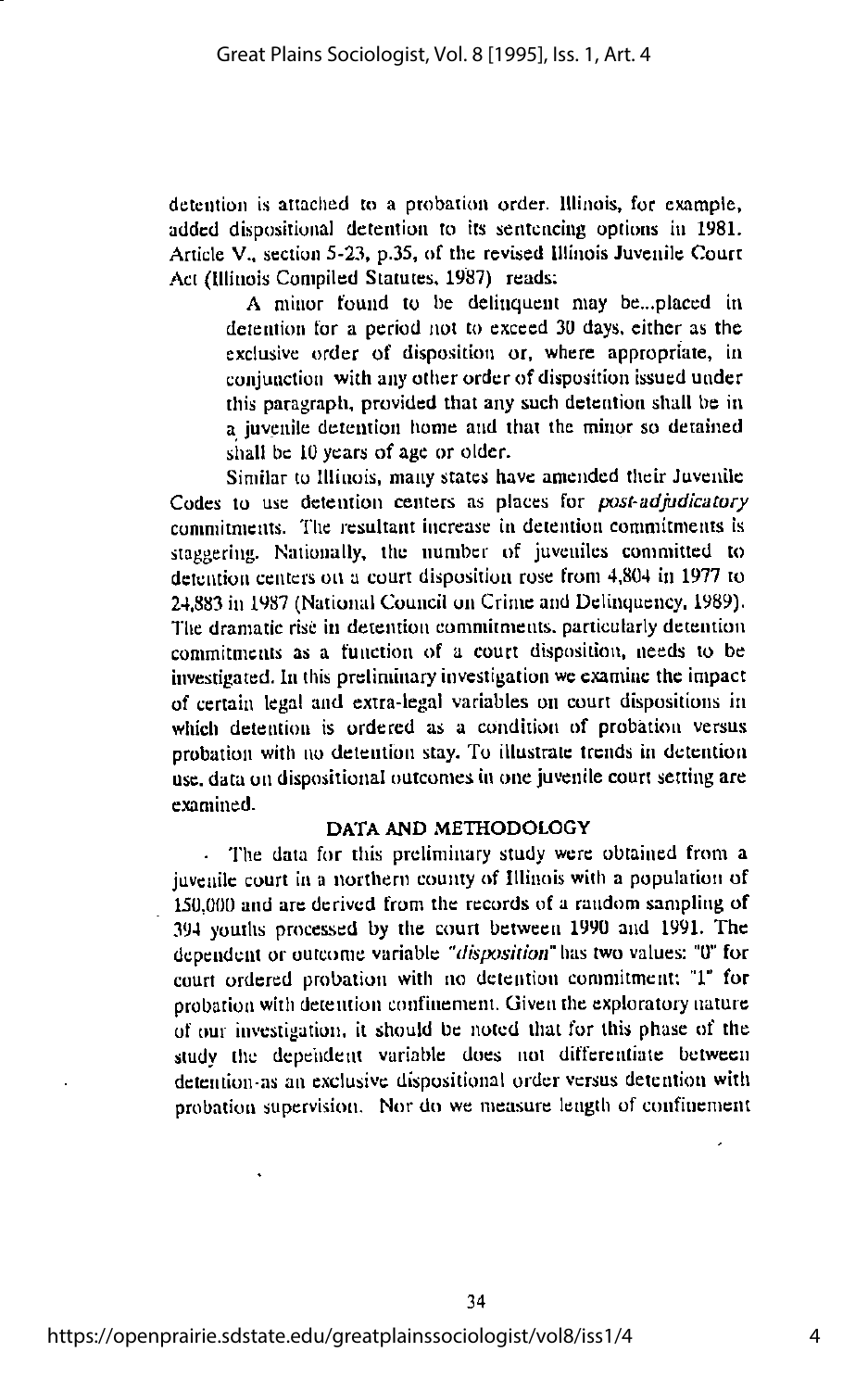in detention, e.g., one week; two weeks; thirty days. Th Independent variables include two legal and five extra-legal factors

The first legal variable is offense gravity. "O" for felonie against persons: "1" for felony properly offenses; "2" fo niisdenicaiior.s against persons: "3" for niisdemeanor propert offenses: and "4" other offenses (petty drug charges and public orde. offenses). A second legal variable, previous contacts with the cour

h

system, has two values: "0" for no contacts: "1" for prior contacts.<br>Extra-legal variables include age, gender, and race.  $Age$ defined as a three-category variable: "0" for youths 12-13: "1" for youths 14-15: and "2" for juveniles 16-17. Race also has three values U for Caucasians: "1" for African-Americans: "2" for Other racial groups. Gender is coded as a dichotomous variable: "0" for male; "1" for female. Two additional extra-legal variables are Family Support and Involvement Coding of the Family Support variable is based on  $\epsilon$ pre-scntcncing information regarding each minor's family situation Cases containing negative references (e.g., "dysfunctional," "conflictridden," "chaotic") are coded "0." Cases communicating a positive descripdon of the family (e.g.. "caring," "supportive," "close-knit") are coded "1." Involvement, patterned after Hirschi's (1969) social bond theory, Is a dichotonious variable: "0" for youths who arc neither employed nor in school (idle); "1" for juveniles who arc working or attending school (active). The final variable,  $Type$  of Attorneywas coded "0" for public defender and "1" for private attorney.

### RESULTS

lable 1 presents the descriptive information of the various legal and extra-legal variables for the sample of 394 juveniles along witli the type of disposition received with respect to the aforementioned independent variables. Further, the table also presents the results of Chi-Square analysis testing for a relationship between the in'dependent and dependent variables. The Chi-Square tests whether empirical crosstabulations differ significantly from those which would he expected if no relationship existed between variables. If, for example, all expected and observed cell frequencies are equal, a chi-square value of '0" would be generated. Thus, the larger the value of chi-square, the greater the difference between the observed and expected crosstabulations.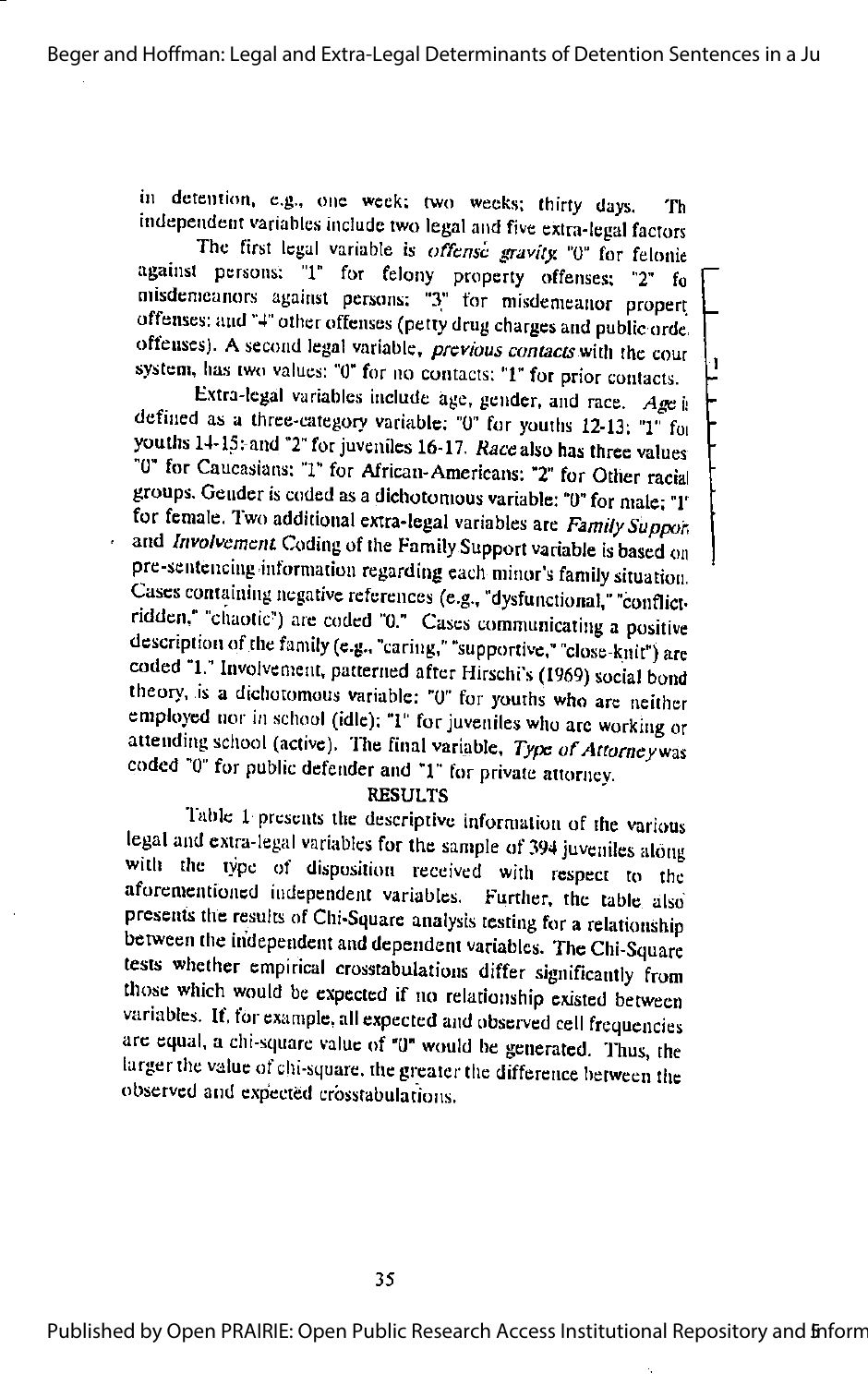|                         |                         |                   | Probation                  |                  | Probation       |                   |            |       |
|-------------------------|-------------------------|-------------------|----------------------------|------------------|-----------------|-------------------|------------|-------|
| Variables               |                         | Total Cases       |                            | w/Acd-On<br>Only |                 | $x^2$             | <b>Sig</b> |       |
|                         | $\overline{\mathbf{N}}$ | K                 | $\overline{\mathbf{N}}$    | T                | N               | T                 |            |       |
|                         |                         |                   |                            |                  |                 |                   |            |       |
| Race                    |                         |                   |                            |                  |                 |                   | .198       | 0.905 |
| Caucasian               | $\overline{233}$        | 59.1              | 167                        | 71.7             | 66              | 28.3              |            |       |
| African-American        | $\overline{120}$        | 30.5              | 85                         | 70.8             | 35              | 29.2              |            |       |
| Other                   | 41                      | 10.4              | $\overline{2\overline{3}}$ | 68.3             | 13              | 31.7              |            |       |
| <b>Gender</b>           |                         |                   |                            |                  |                 |                   | .708       | 0.399 |
| Male                    | 318                     | 80.7              | 223                        | 70.1             | वड              | $\overline{29.9}$ |            |       |
| Fenale                  | $\overline{76}$         | 19.3              | 57                         | 75.0             | Ī9              | 25.0              |            |       |
| Age Group               |                         |                   |                            |                  |                 |                   | 67.983     | 0.000 |
| $12 - 13$               | 44                      | $\overline{11.2}$ | 40                         | 90.9             | 4               | 9.T               |            |       |
| $14 - 15$               | 234                     | 59.4              | 191                        | 81.6             | 43              | 18.4              |            |       |
| $16 - 7$                | $\overline{116}$        | 29.4              | 49                         | 42.2             | 67              | 57.8              |            |       |
| <b>Family Support</b>   |                         |                   |                            |                  |                 |                   | 18.845     | 0.000 |
| Negative                | 152                     | 38.6              | 89                         | 58.6             | 63              | 41.4              |            |       |
| <b>Positive</b>         | 242                     | 61.4              | 191                        | 78.9             | 51              | 21.2              |            |       |
| <b>Activity Level</b>   |                         |                   |                            |                  |                 |                   | 44.510     | 0.000 |
| Idle <sup>-</sup>       | 21 I                    | 53.6              | 120                        | 569              | 91              | 43.1              |            |       |
| Active                  | $\overline{183}$        | 46.4              | 160                        | 87.4             | 23              | $\overline{12.6}$ |            |       |
| <b>Offensc</b>          |                         |                   |                            |                  |                 |                   | 11.795     | 0.01  |
| Felony Per              | 33                      | 13.5              | 29                         | 54.7             | 24              | 45.3              |            |       |
| Felony Prop             | 143                     | 36.3              | 98                         | 68.5             | $\overline{45}$ | 31.5              |            |       |
| Misd Per                | 66                      | 16.7              | 30                         | 758              | $\overline{16}$ | $\overline{24.2}$ |            |       |
| <b>Misd Prop</b>        | 95                      | 24.1              | 76                         | 80.0             | 19              | 20.0              |            |       |
| Other                   | 37                      | 9.4               | 27                         | 73.0             | 10              | $\overline{27.0}$ |            |       |
| Prior Contact           |                         |                   |                            |                  |                 |                   | 4.792      | 0.091 |
| <b>None</b>             | 72                      | 18.3              | 58                         | 81.4             | 13              | <b>18.6</b>       |            |       |
| <b>Prior Contact</b>    | 322                     | 81.7              | 722                        | 68.8             | īάο             | 31.1              |            |       |
| <b>Type of Attorney</b> |                         |                   |                            |                  |                 |                   | 6.589      | 0.01  |
| Public Defender         | 343                     | $\overline{87.1}$ | 236                        | 68.8             | 107             | <u> 31.2</u>      |            |       |
| Private Att             | 51                      | 12.9              | 44                         | 86.3             | 7               | 17.7              |            |       |

Table 1: Sample Characteristics, Dispositional Outcomes, and Significance Test: N = 394

Note: for presentation purposes the direction of the dependent and independent variables were changed.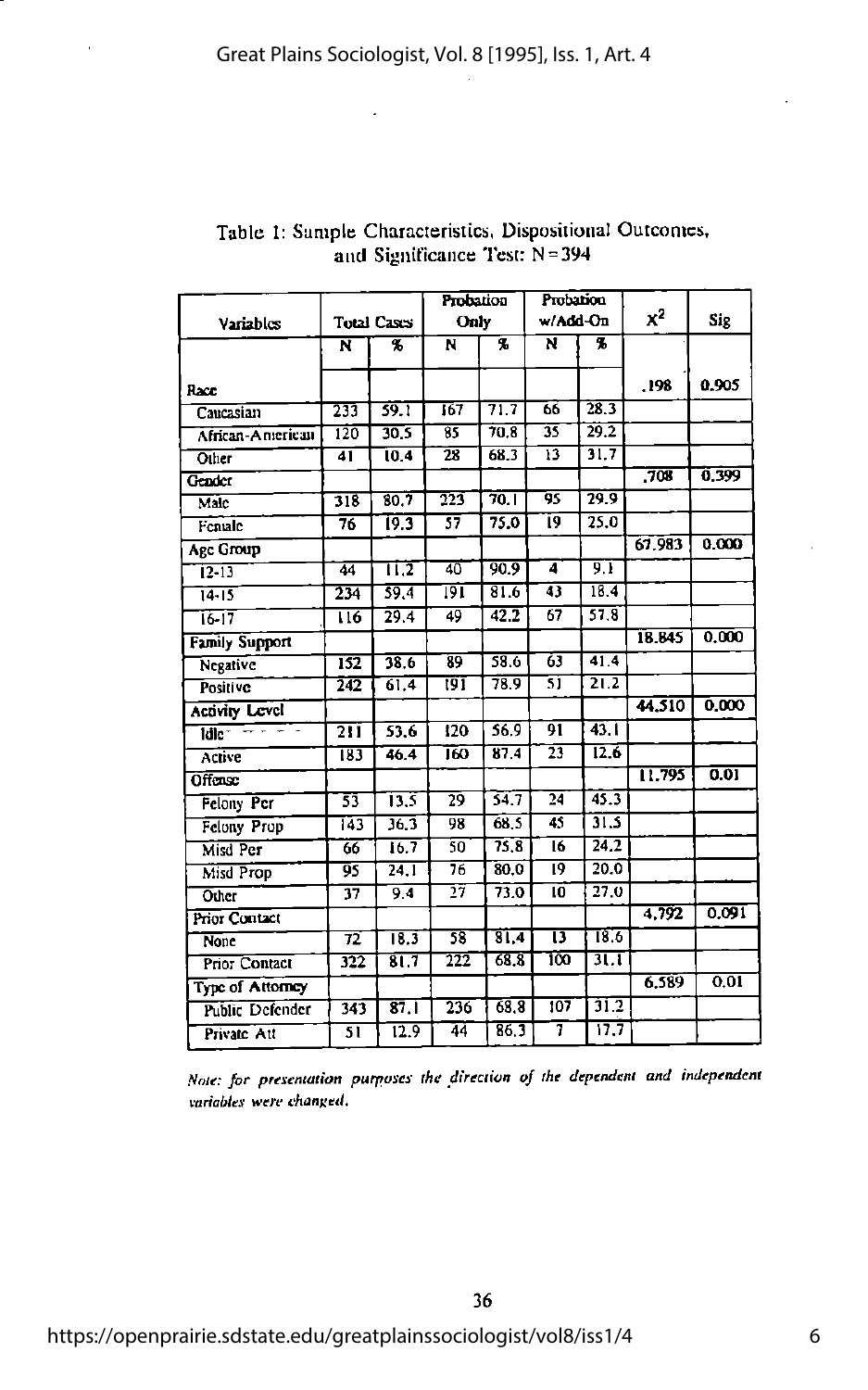Sample Characteristics Turning first to the ethnic make-up of the sample, over one-half of the youths are classified as *Caucasian* (59.1%), almost one-third (30.5%) as African-American, while slightly over ten percent (10.4%) fall into the Other category. In terms of Gender, almost eighty-one percent of the sample (80.7%) are male as compared to slightly less than twenty percent (19.3%) who are female.

Regarding the age distribution, 44 (11.2%) of the cases involved youths in the age range of twelve through thirteen, 234 (59.4%) aged fourteen through fifteen, and 116 (29.4%) aged sixteen through seventeen. It is evident chat a large percentage of the youths fall within the fourteen through fifteen year old group. Also of interest is that of the 394 youths, 196 were processed for either Felony Personal ( $N = 53, 13.5\%$ ) or Felony Property ( $N = 143, 36.3\%$ ) crimes. Further, sixty-six (16.8%) of the youths were referred for Misdemeanor Personal crimes, ninety-five  $(24.1%)$  for Misdemeanor Property and thirty-seven (9.4%) for other Delinquency offense. In many respects, these seem to reflect a national profile, i.e., the majority of known offenses involve crimes against properly.

Table 1 also contains information indicating the nature and extent of Family Support. Involvement, Prior Contact, and Type of Attorney. Referring to Family Support, it is significant to note that in  $242 (61.4%)$  cases family support was deemed as positive, while for 152 cases (38.6%) family support was evaluated as negative. This observation seems to go counter to the more popular view of the adverse impact of broken homes and family instability on youth; a point to which we return later. This notwithstanding, slightly over one-half (53.6%) of the sample were classified as idle, and over eighty percent (81.7%) of the youths had previous referrals to juvenile court. Finally, a large proportion of the cases  $(87.1\%)$  were handled by public defenders.

Disposition and Selected Sample Characteristics It is of particular Importance to recognize that of the 394 cases examined, only 114 (28.9%) resulted in probation with add-on detention time. Because of this, a large majority of the cases (N = 280, 71.1%) resulted in a  $\sim$  disposition which did not isolate the vouth from the community. In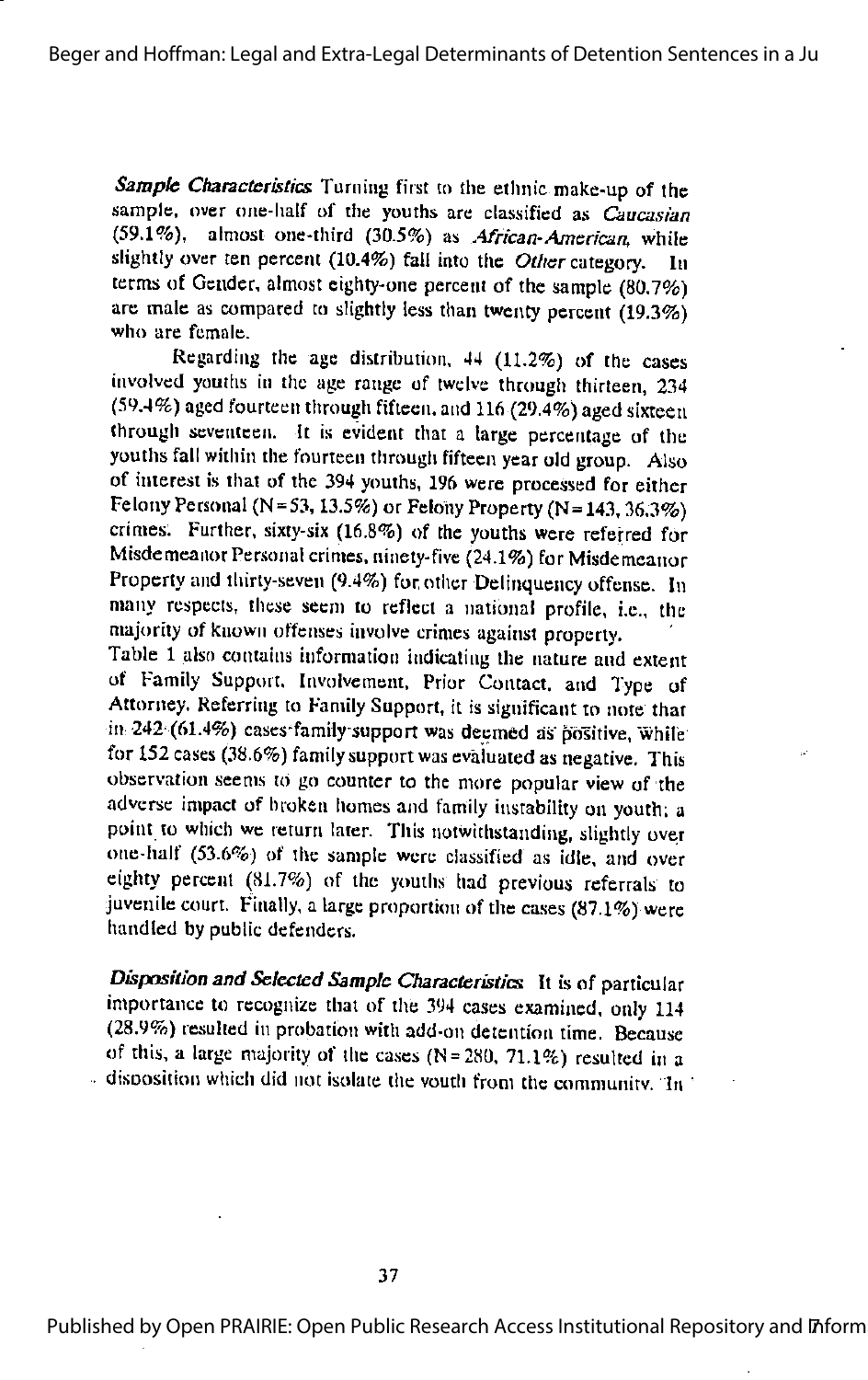other words, the dispositiooal norm - at least within the present jurisdiction and in the absence of any controlling variables -- is to have the youth returned to the community subject to some type of court ordered supervision.

Assessing the relationship between the type of disposition rendered and the age group of the, Table 1 reveals that over eighty percent of the youths in the 12-13 and 14-15 age group (90.9% and 81.6% respectively) received probation compared to only 42.2% of the 16-17 age group. Over one-half (57.8%) of the 16-17 age group received probation with add-on detention time. In other words, the older the juvenile offender, the more likely was it to receive probation with add-on detention.

The data presented in Table 1 indicate the type of disposition received with respect to "Offense Category." Turning our attention to the "Felony Personal" and "Felony Property" categories, we find that 54.7% of the former and 68.5% of the later group were disposed of via the probation option. Likewise, 45.3% of "Felony Personal" and slightly under one-third (31.5%) of "Felony Property" offenders received probation with detention add-on. A similar disposition pattern - albeit more obvious - emerges within the "Misdemeanor" categories. Here, slightly over seventy-five percent of the "Misdemeanor Personal" and fully 80% of "Misdemeanor Property" offenses resulted in probation. Clearly, the information in Table 1 suggests that felony offenders were more likely than not to receive probation with the detention add-on.

Table 1 also examines a relationship between "Family Support" and disposition. As can be seen, 58.6% of those in the "Negative Support" category and 78.9% of those in the "Positive Support" group received probation. In the probation with add-on group, we find that slightly over forty percent (41.4%) receiving this disposition emanated from familieswho were evaluated in "Negative" terms as compared to only 21.1 % of youths whose families were evaluated as "Positive." A negative family support system was significantly associated with the detention add-on option available to the court, Turning next youths' "Involvement" and its impact upon final disposition, almost forty-five percent of those classified as "Idle" received probation with add-on detention time as compared to only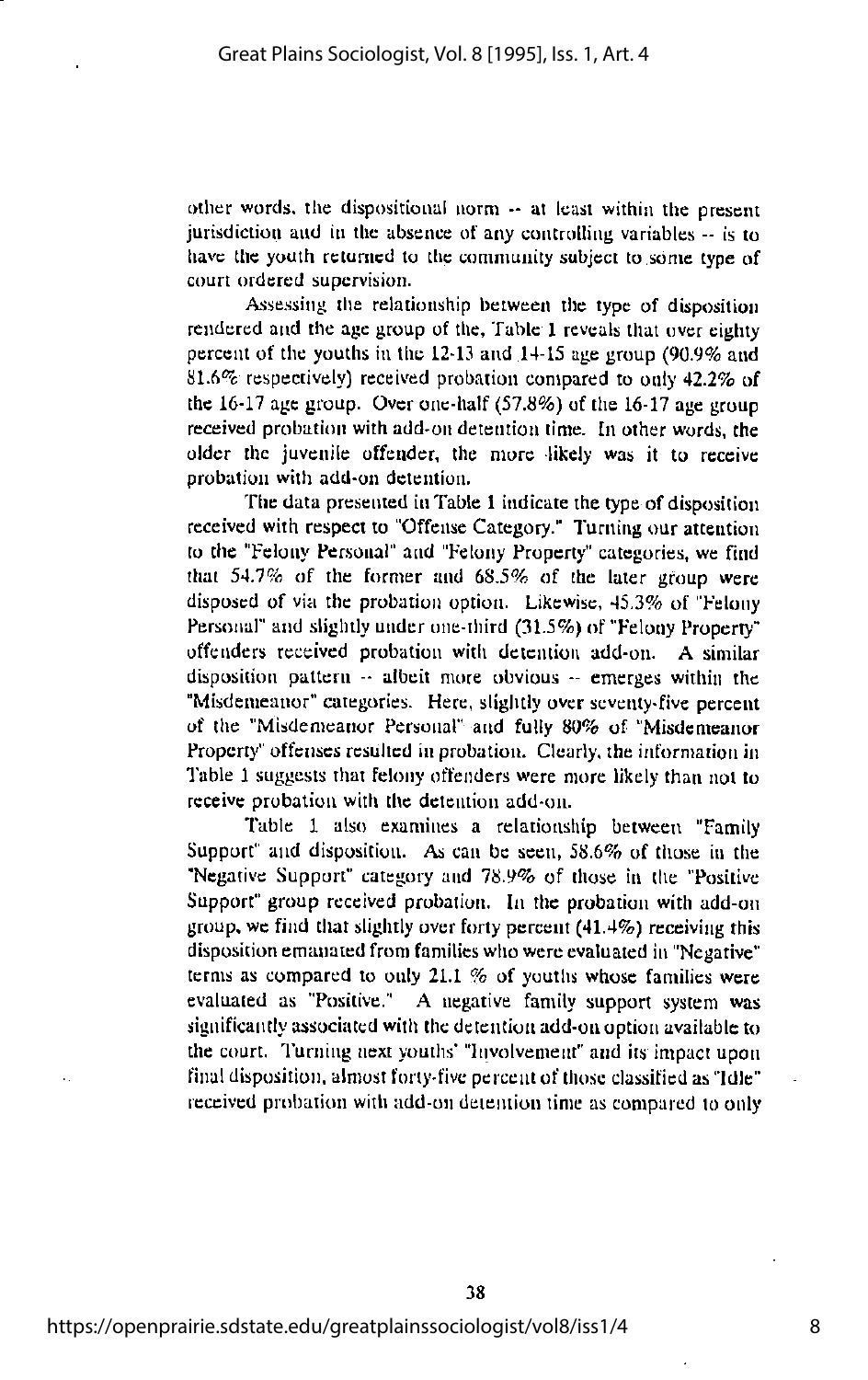$12.6\%$  of those characterized as "Active."

In addition to the above. Table 1 also contains information concerning type of disposition received and the type of attorney. It can be seen that nearly seventy percent (68.8%) of the youths represented by public defenders and well over eighty percent (86..1%) represented by private counsel received probation. Conversely, 31.2% represented by public defenders received probation with add-on detention as compared to only 13.7% represented by private attorneys. Nearly one-third of the public defender clients received probation with detention add-on versus only 13 percent of the private attorney clients.

To further assess the level of association between disposition and the legal and extra-legal variables, we performed a discriminant analysis; an analysis which closely resembles judicial procedure. It is the judge who weighs the significance of all legal and extra legal factors in constructing a comprehensive picture which constitutes the basis for the eventual disposition rendered. Discriminant analysis, unlike bivariate chi-square procedures, enables us to determine what particular combination of the independent variables will lead to one outcome (disposition) as opposed to another.

Omrt disposition (probation with detention versus probation include the same set of legal and extra-legal factors presented in Table 1. This procedure classified all cases into discriminant groups by calculating linear combinations among predictor (independent) variables. Results of the classification of dispositional groups are presented in Table 2,

As the figures indicate, discriminant analysis was successful in classifying 80.7 percent of the group cases correctly. This suggests that the linear conibinations formed by the various legal and extralegal factors (used to discriminate the youths into dispositional groups) were dis-similar enough to produce a strong classification. Table 3 presents the significance tests for the various predictor variables in this classification.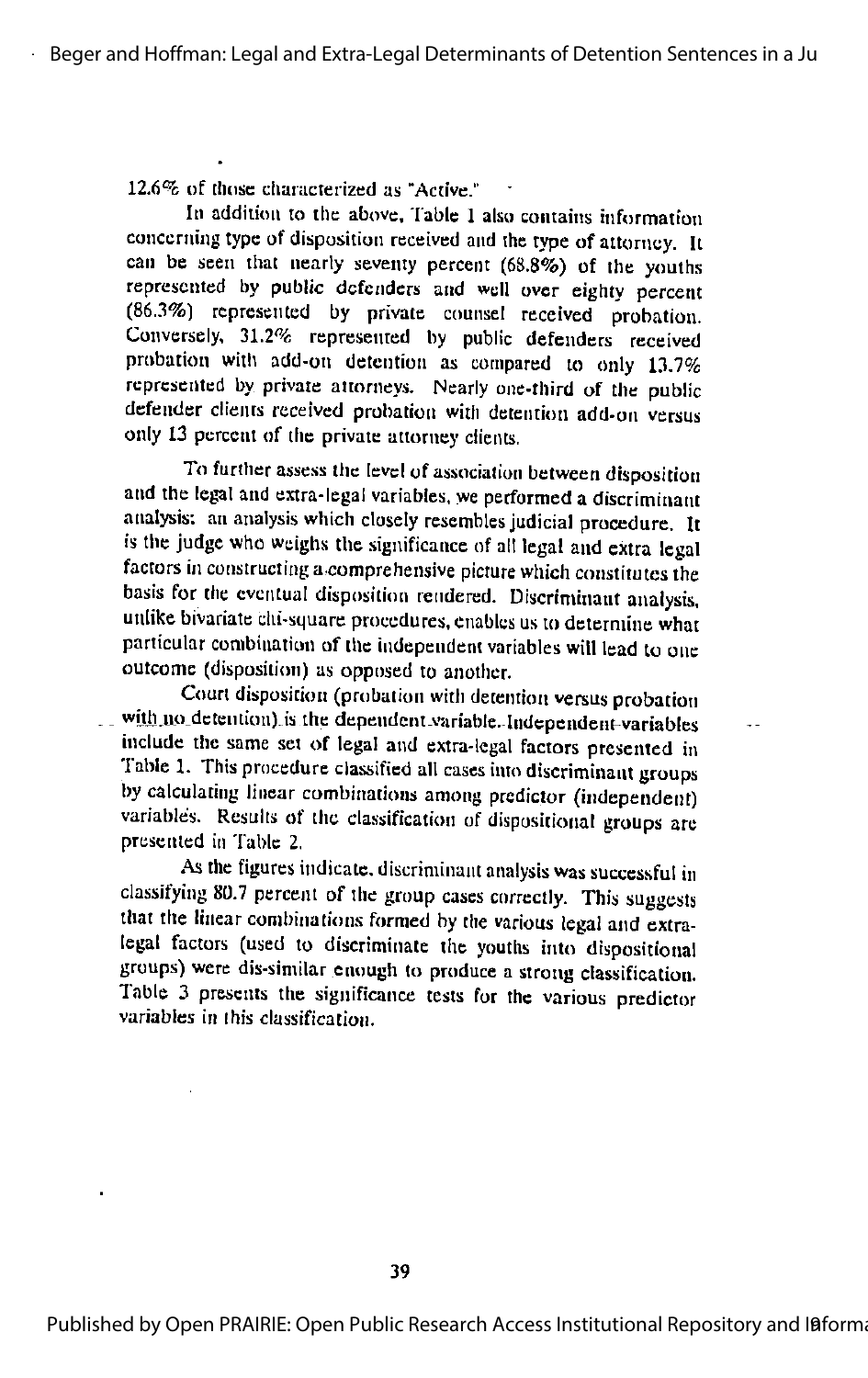|  |  |  |  |  |  | Table 2: Classification of Youths by Dispositional Category |  |
|--|--|--|--|--|--|-------------------------------------------------------------|--|
|--|--|--|--|--|--|-------------------------------------------------------------|--|

| Actual Group<br>Membership | Number<br>of Youths |            |                            |
|----------------------------|---------------------|------------|----------------------------|
|                            |                     |            | Predicted Group Membership |
|                            |                     | Probation  | Probation/Add-On           |
| Probation                  | 280                 | 250(89.3%) | 30(10.7%)                  |
| Probation w/ Add-ON        | 114                 | 46(40.4%)  | 68(59.6%)                  |

Note: 80.7 percent of grouped cases were classified correctly. Five of the eight factors were significant at the ,001 level

| Factor                | Means  | SD               | Lambda | Sig.  |
|-----------------------|--------|------------------|--------|-------|
| <b>Attourney</b>      |        |                  |        | 0.001 |
| Probation             | .157   | .36              | .713   |       |
| Probation / Add-On    | .061   | $\overline{.24}$ |        |       |
| Offense               |        |                  |        | 0.001 |
| Probation             | 1.90   | 1.1              | .729   |       |
| Probation / Add-On    | 1.52   | 1,2              |        |       |
| <b>Family Support</b> |        |                  |        | 0.001 |
| Probation             | $-632$ | .46              | .731   |       |
| Probation / Add-On    | .447   | .49              |        |       |
| Involvement           |        |                  |        | 0,001 |
| Probation             | .571   | .49              | .753   |       |
| Probation / Add-On    | .201   | .40              |        |       |
| Age Group             |        |                  |        | 0.001 |
| Probation             | 1.03   | . 36             | .834   |       |
| Probation / Add-On    | 1.55   | $\overline{.56}$ |        |       |
|                       |        |                  |        |       |

|  |  |  |  | Table 3: Summary of Discriminant Function on Disposition |  |  |  |
|--|--|--|--|----------------------------------------------------------|--|--|--|
|--|--|--|--|----------------------------------------------------------|--|--|--|

Statistic used to interpret Table 3 is Wilks' Lambda. This statistic provides a measure of variability between Group means for each predictor variable. Should a lambda value of "1" be generated, then we could claim that Group means are equal. Conversely, a lambda value approaching "0" would suggest that Group means are in fact significantly dis-similar. Following the discriminant procedure, five of the eight predictor variables remain significant. .As shown in Table 2, these five factors correctly identified slightly over eighty percent (80.7%) of the cases. In our analysis, Wilks'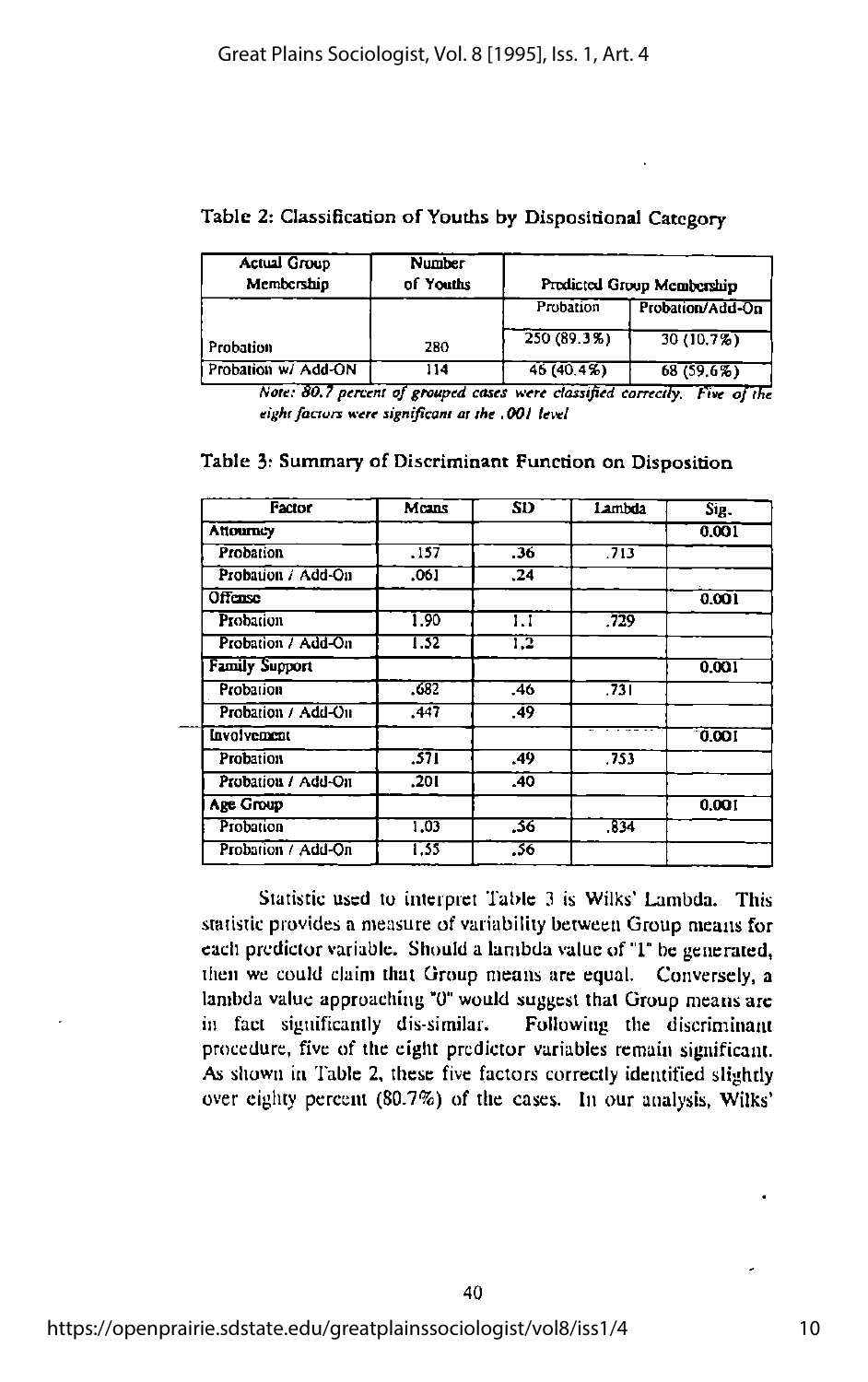Lambda values are sufficiently far enough from "1" to suggest that Group means for each predictor variable are not equal. Again, since the means arc not equal, discriminant analysis was able to distinguish and classify youths satisfactorily between the two dispositional groups. This is further verified by referring to the Significance column which indicates that strength of differences between means were significantly different from one another. The differences between the two dispositional out-comes demonstrates that two legal factors (offense and type of attorney) and three extralegal factors (involvement, age-group, and family support) determine membership within a specific dispositional class.

## DISCUSSION

The findings suggest that in this particular Illinois juvenile court, legal and extra-legal factors influence post-adjudicatory dispositional detention commitments. In other words, both types of variables play an important role in dispositional decision-making. Specifically, discriminant analysis results show that the variables Type of Attorney. Offense Type. Tamily Support, Involvement, and Age Group --in that order-- are associated with detention as a sentence of disposition.

Earlier, we indicated that court-ordered-trial detention commitments have increased sharply nationwide. In 1987, there were 24,883 dispositional commitments to detention centers, slightly more than afive-fold increase from 4.804 in 1977 (National Council on Crime and Delinquency. 1989). This increase continues despite the fact that prominent national organizations, such as *The National* Council on Crime and Delinquency and The National Juvenile Detention Association, oppose detention as a post-trial commitment.

Iwo trends affecting the nation's juvenile courts may aid us in explaining the increase in post-adjudicatory detention commitments. First, funding cutbacks in youth services are pushing more young people with multiple problems imo the juvenile justice system. Krisberg and Austin observe that "the main clientele of the iuvenile justice system now typically are repetitive property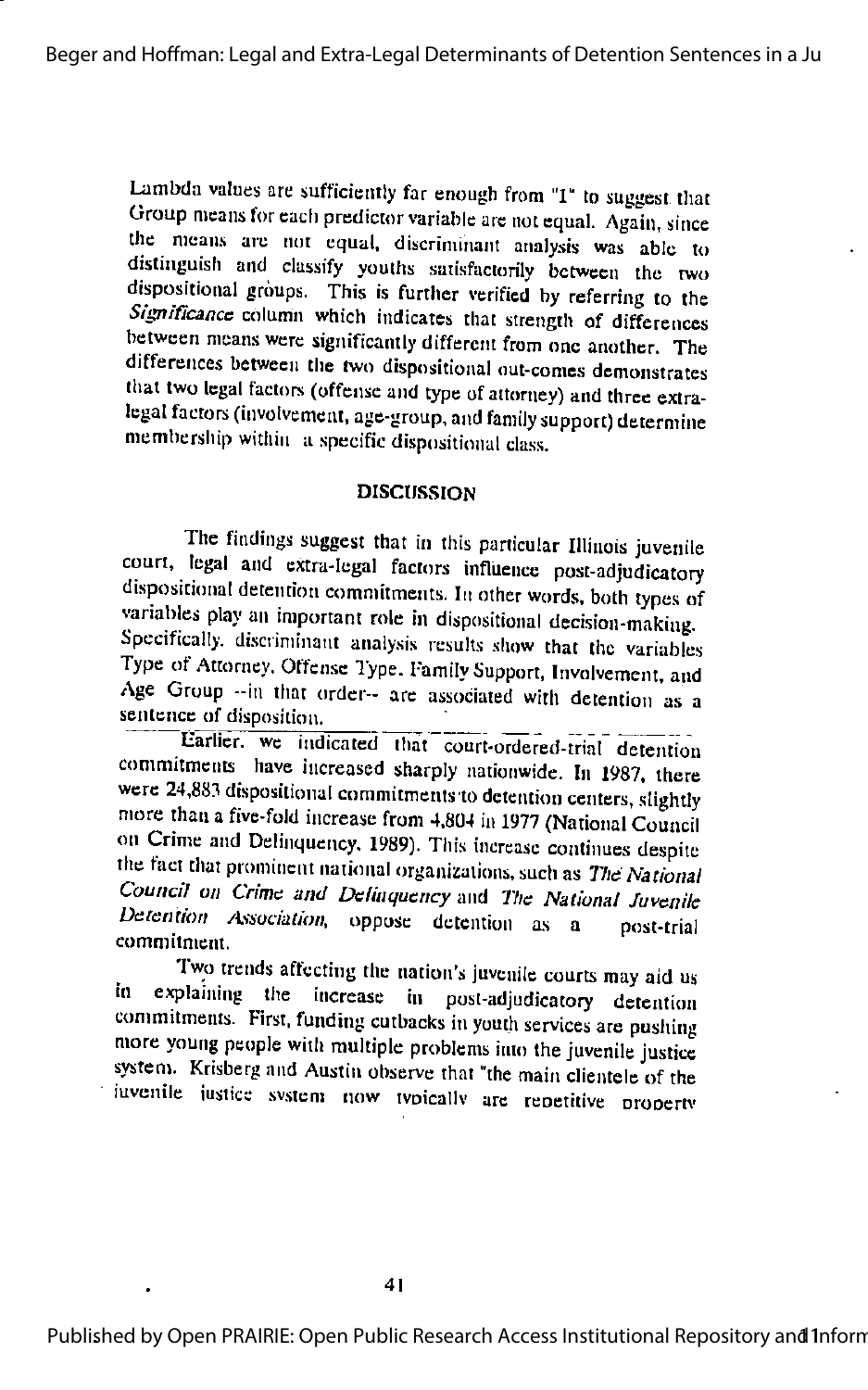offenders, drug offenders, assorted minor offenders, and those who have failed in cliild welfare placements" (1993:173). Further, Currie (1991:22) notes tliat nattonally, "juvenile detention centers are now swollen with young people for whom there are so few accessible services that the detention center system takes them in by default" (1991:22). Illinois illustrates the trend in posl-adjudicaiory detention commitment that these studies suggest.

In Illinois, funding remains under-prioritized for programs to help troubled youths, including crisis intervention counseling and attendance initiative programs (Jackson. 1993). In addition, Illinois taxpayers appear reluctant to commii additional resources to youth services. A recent internal audit of detention practices at the study's target court shows that approximately 30% of the detention center population is admitted on a sentencing commitment. In contrast, in 1983. adjudicated minors accounted for less than LU% of total detention admissions. A second trend affecting the nation's juvenile courts concerns the changing mission of probation supervision. Traditionally, probation supervision meant individualized treatment and counseling geared toward helping youths achieve a law-abiding life style. In this traditional context, probation officers defined themselves as caseworkers and service brokers. Today, and primarily as a reaction to rising rates of youth crime, probation departments are increasingly forced to redirect their energy, mission and role toward "risk control management" (Lemert, 1993): an approach which attempts to minimize the probability that a minor will commit new offensesby increasing the responsibilities of probation officers. Consequently, the principal duties of probation officers has shifted significantly and now include random drug testing, monitoring payments of court ordered fines and fees, and enhanced surveillance of juveniles through home and office visits. Ironically, resources to support a "risk control management" model of juvenile probation are declining at a time when the workloads of probation officers are increasing. Groups that set national standards for juvenile probation (e.g.. National Council on Crime and Delinquency) recommend caseloads of no more than 25 to 30 juveniles per officer, and limits on intensive caseloads per officer of no more than twelve offenders. At the court where this investigation originates, field probation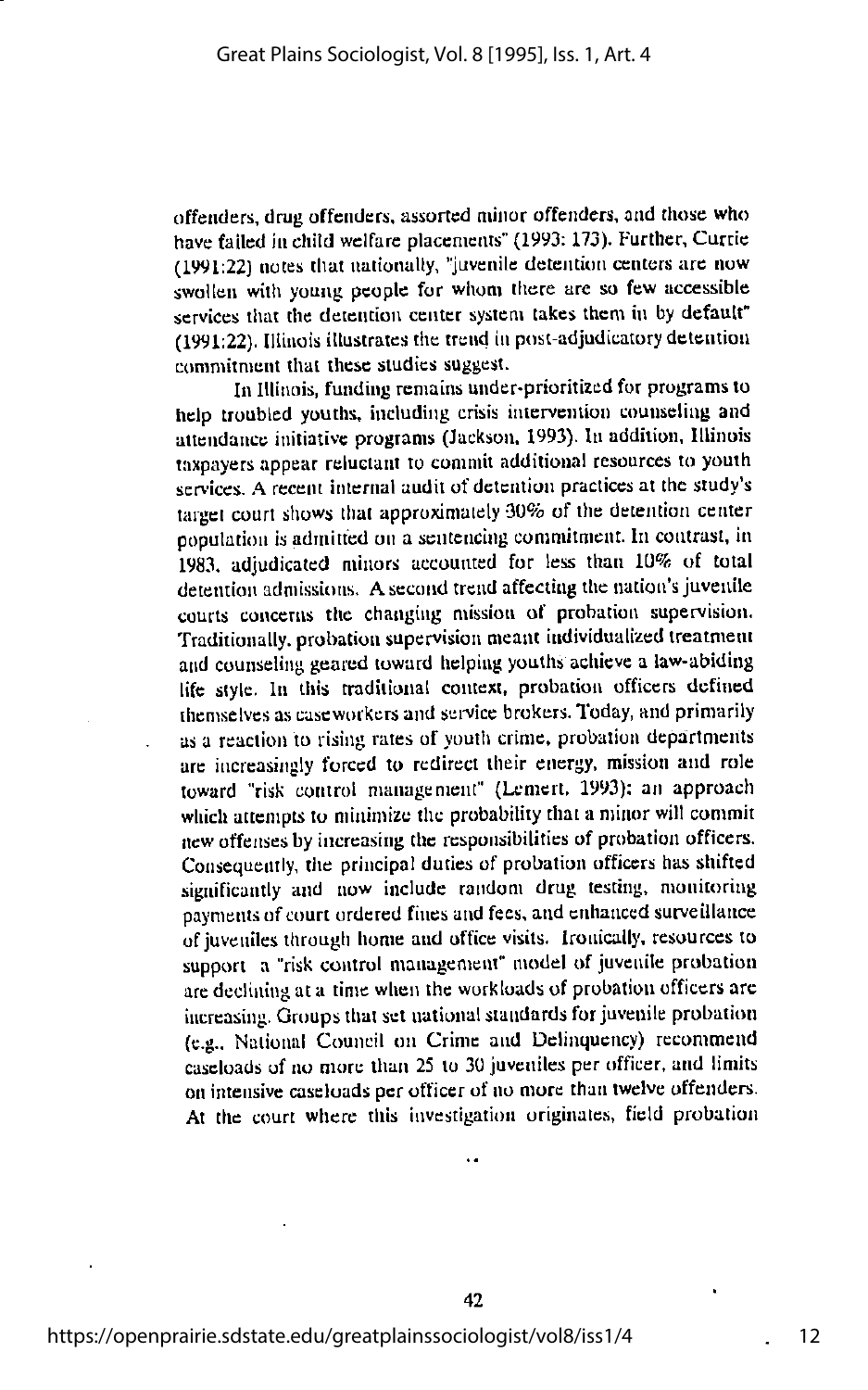officers routinely carry caseloads of 45 clients or more. Adding to its uicreased demands, the field probation unit recently lost two positions due to budget cuts.

Faced with rising caseloads and limited staff, juvenile courts like this one in Illinois struggle to accommodate an expanding pool ot problem offenders who. in Krisberg and Austin's words, "make the juvenile court's effectiveness look quite bad" (1993:174). One way to situate these trends is to suggest that by opting to sentence youths to detention, the court is attempting to manage limited probation resources. Ordering youths into detention prior to probation may give field officers (particularly when pursuing a risk control management agenda) extra time to formulate a plan of supervision that minimizes recidivism risks. Imposing the maximum sentence of 30 days detention as an exclusive order of disposition prevents probation workloads from expanding beyond resource limits. Our findings, though preliminary, suggest that youths with the following characteristics are more likely to be targeted for dispositional detention: older, idle, and from 'dysfunctional' homes. Felony offenders and youths with court appointed attorneys also have a higher risk of detention.

The first factor, the level of attorney-court contact, may explain why private attorneys are more successful than public defenders in shielding youths from detention commitments. Public defenders mairitaiii close personal and organizational ties with other court actors. These relationships tend to foster common schemes for classifying and sentencing juveniles. Private attorneys have no stronorganizational ties to the juvenile court and are able to represent<br>youths more adequately because they are not co-opted by the organizational subculture of the court system.

Felony crime elevates the risk of detention for a different reason than the court's desire to effectively manage its resource<br>base. Although the juvenile court has an obligation to assist youths, It also must protect citizens from youths who present a public safety<br>risk, Felony offenses are seen as more serious threats to public safety than misdemeanor cases, so the likelihood of detention increases.<br>The same resource management philosophy explains why

youths from "dysfunctional" families along with "idle" offenders have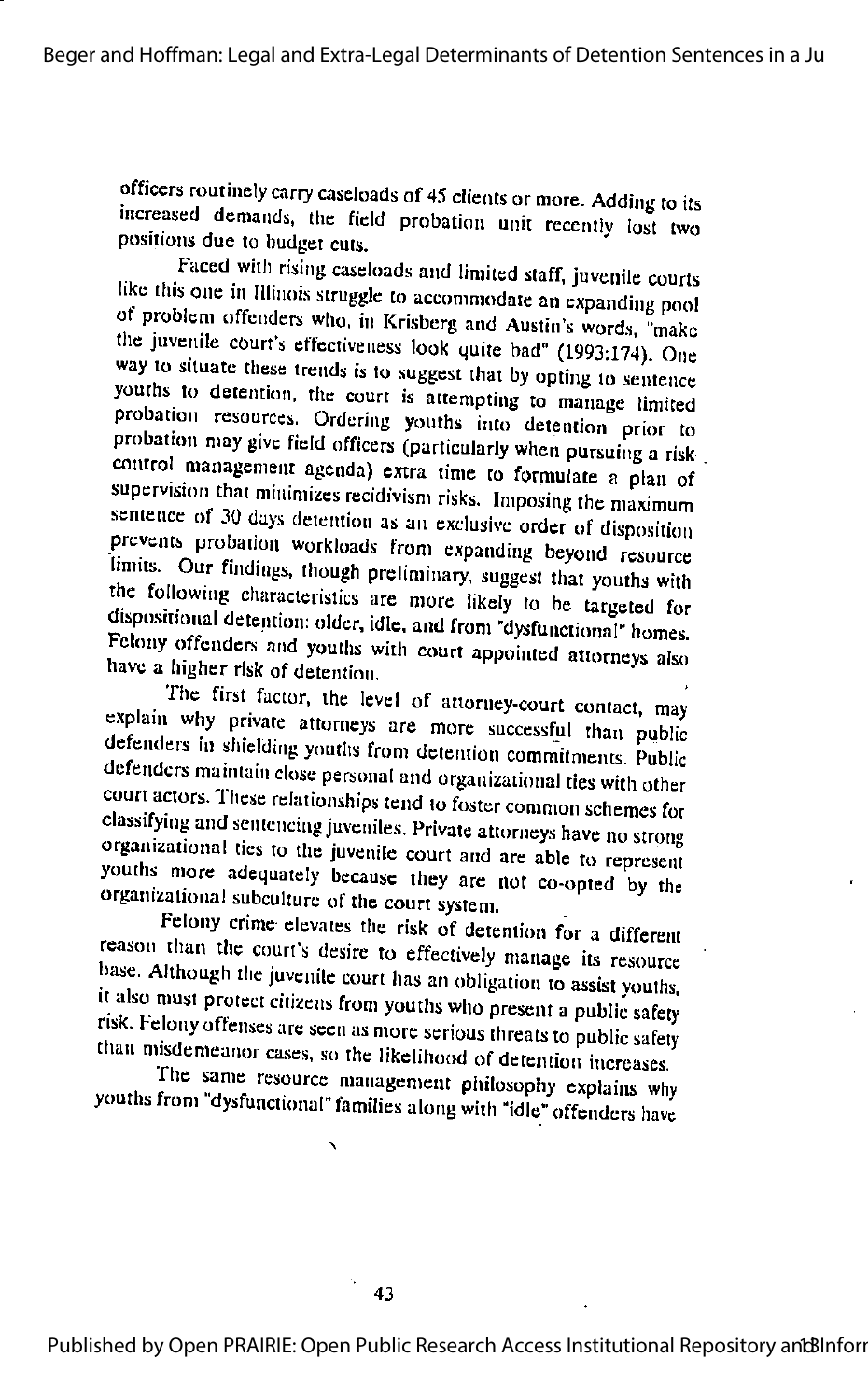a higher risk of detention. To ease their caseloads, Probation Officer's look to paremal support in controlling youths. According to Emerson (1968), field officers attempt to extend their surveillance over juveniles by "deputizing" parents. A dysfunctional family environment, however, forces Probation Officer's to take on surveillance and social control tasks that they would like left to parents. The court interprets that a detention sentence for youths from unsupporiive families gives field probation officers time to explore other avenues of support. Similarly, the court determines that unemployed youths and school dropouts demand more attention and, therefore, detention commitment avoids straining both human and monetary resource.

Lastly, Age, is pivotal to the court's decision of how to allocate probaiion resources. Younger adolescents are still in the process of forming their attitudes and values toward life. Court officials believe they can help these youths solve their present behavioral problems because younger adolescents are malleable and easy to intimidate into complying with the conditions of court probation. The attitudes and lifestyles of older youths arc difficult to modify. Over half the youngsters in the 16-17 age group sample arc approaching 18. the age atwhich criminal courts in Illinois gain jurisdiction over young offenders. From the juvenile court's perspective, older adolescents are aclass of young people for whom the juvenile justice system holds no real promise of behavior modification. The decision to confine these youths in detention allows the court to distribute a greater share of its probation resources to younger minors who can be helped and supervised with less effort and court expense.

# **CONCLUSIONS**

We began this report by pointing to consequences associated with placing youths in secure detention facilities and by addressing what factors relate to this decision. Clearly, this presents but a partial picture of what constitutes an otherwise complex process. Consistent witli these themes, a number of suggestions can be offered which we believe are vital for understanding not only the question of who does or does not receive detention as an add-on but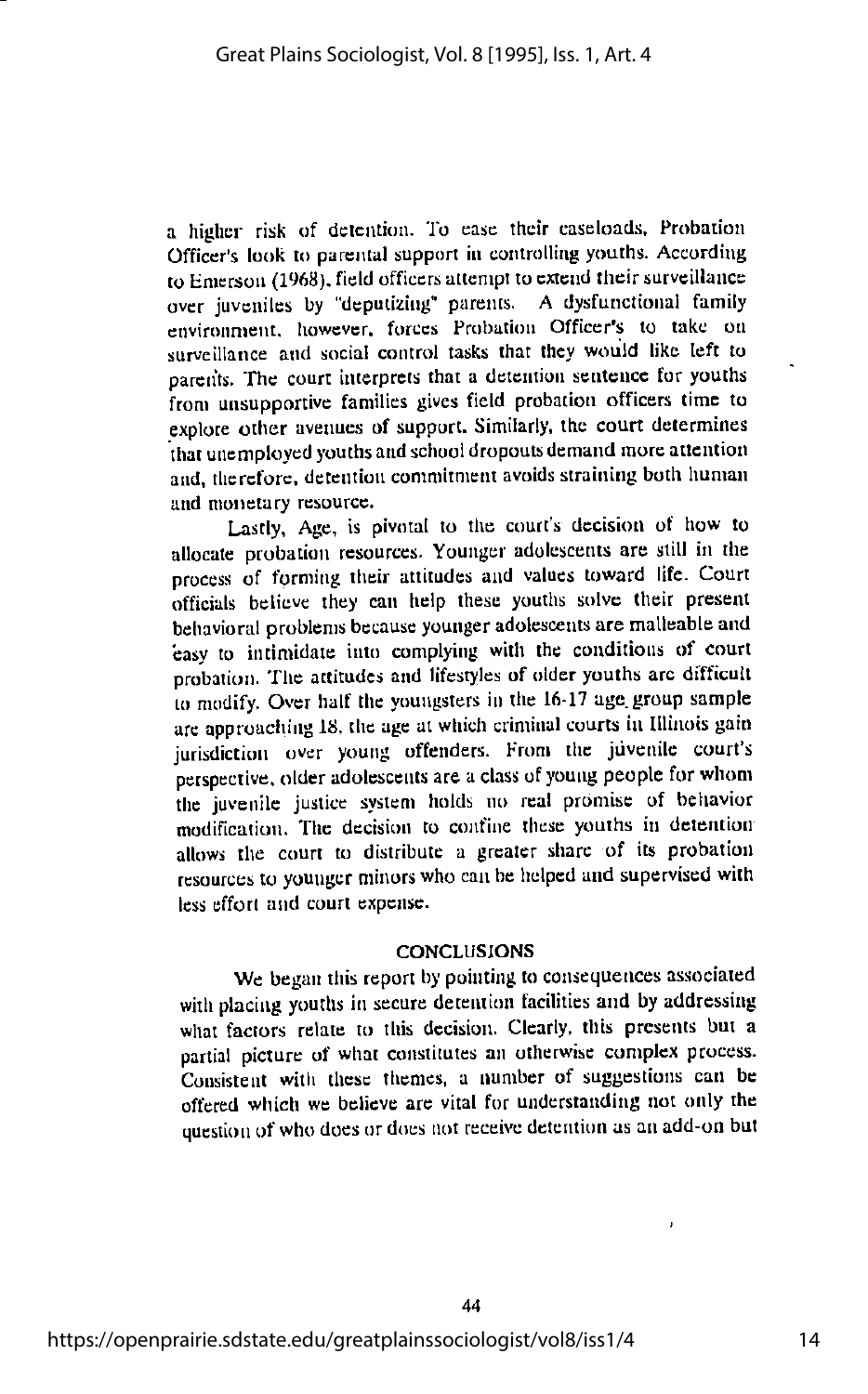for understanding the juvenile justice process  $per$   $se$ . First, to properly situate the detention add-on question, a comprehensive approach, one which examines the entire processing of the juvenile rather than simply analyzing data at one stage, e.g., pre or postadjudicatory disposition, is very much needed. Incorporating such an approach (Beger and Hoffman, 1995 in progress) would enable us to more clearly define and analyze the cumulative impact on eventual disposition resulting from earlier considerations. In other words, since the disposition decision is reached in the context of the *pivenile justice system*, studies which focus exclusively on the decision per se, are not investigating it in terms of the contexual processing of the juvenile. Indeed, the disposition decision is not conceptually coterminous with the dispositiona! stage of the juvenile justice system. As pointed to above, detention decisions occur at <sup>a</sup> processing stage which reflects the cumulative effects ascribed to juveniles by several functionally and analytically distinct agencies and staff. Such distinctions in the division of labor and the accompanying prioritization inherent in such a division of labor should not, of course, be interpreted simply as the absence of an institutional system and discretion at each stage should warn us to the possibility of individual bias (e.g., a judge or probation officer) rather than institutional discrimination. The existence of such subtle complexities should be recognized and considered.

 $\ddot{\phantom{0}}$ 

 $\ddot{\cdot}$  $\mathbf{r}$ 

j

Second, and in keeping with a comprehensive perspective, it is becoming more and more evident that redirecting our focus toward understanding the diversity of sanctions as related to community and region, is needed. More specifically, research will benefit by including jurisdictions of varying sizes, demographic composition, and sociocultural systems (Hoffman, McDonald, and Beger, 1983; Begcr and Hoffman, 1995 in progress). Including the community context would, of course, decrease the likelihood of arriving at premature if not inaccurate generalizations.

Third, research on juvenile dispositions must include an analysis of the respective input of courtroom workgroup members (Holstein and Miller, 1993). For example, the probation personnel who construct and submit the pre-dispositional investigation report are an Important contributing factor to the eventual disposition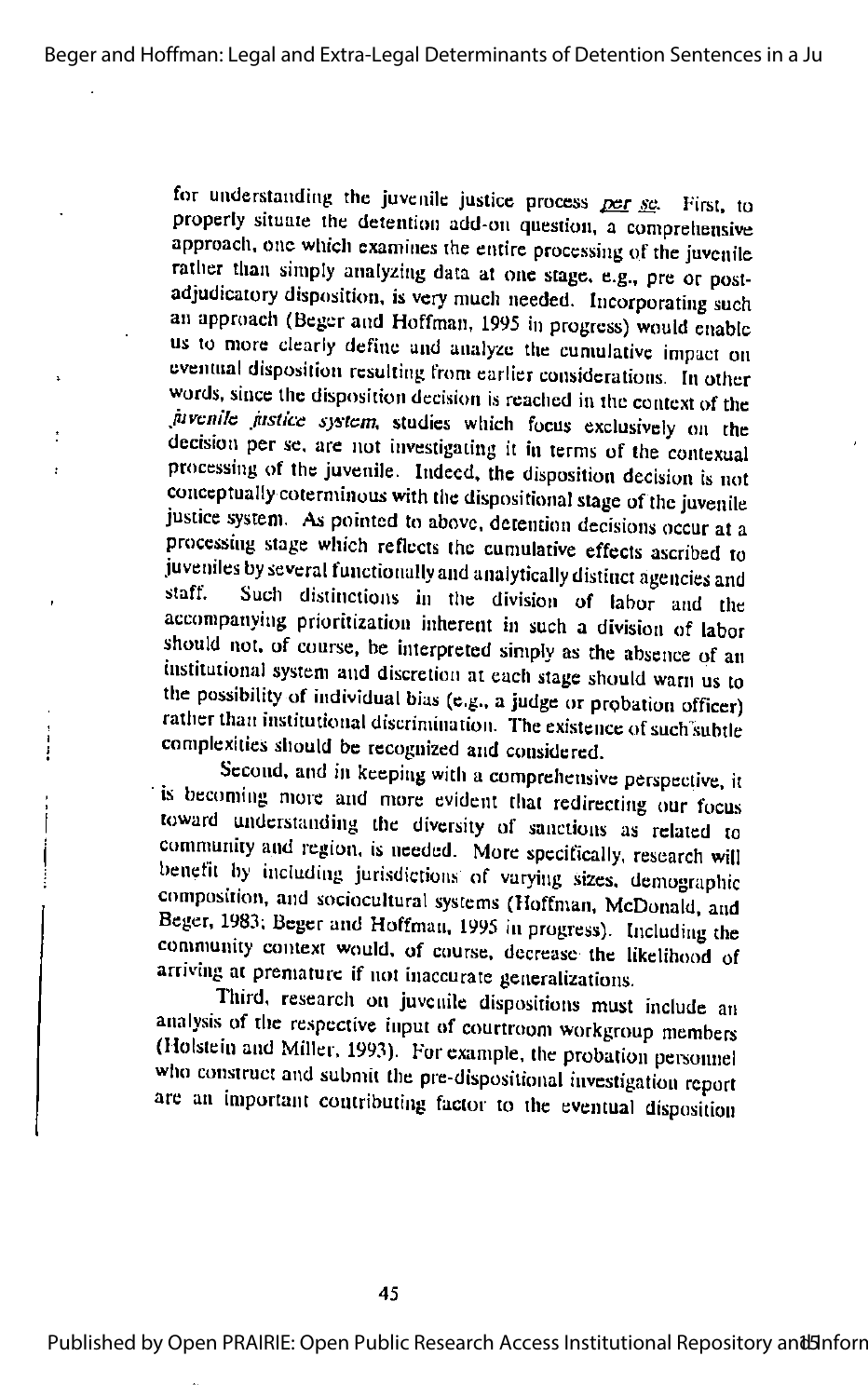decision. Similarly, the contribution, if any, of the attorney to the dispositional decision merits additional research analysis. As dispositional decision merits additional research analysis. investigators we need to be mindful of the proportion of defendants who because of their status have their cases handled by public defenders (see, for example, Champion, 1992). While this maywell vary betweeit urban and rural courts, our point remains: i.e., the services of the attorney need to be investigated. Whether a newly contracted public or private defender is attempting to influence the disposition decision and is attempting to do so against the recommendation of court staff is not only worthy of research consideration but vital to a systematic understanding of decisionmaking. And, as pointed out above, the judge loo is differentially impacted by both legal and extra-legal factors. Recognizing that various agency staffare significantly involved in the decision-nuking process, should, therefore, once again encourage us to incorporate the entire system in our investigation.

As the 20th century draws to a close, there is evidence of significant change in both the juvenile justice system and in juvenile probation. Increasing demands for legitimacy have again exposed the multiple, often incompatible roles and functions wliich the juvenile system has adopted in order to fulfill its mission. Such questioning, of course, carries over to juvenile probation. pointed out above, average caseloads have expanded well beyond what could be termed reasonable levels. Clearly, staff support for probation agencies has not kept pace with the growing number of probationers. It seems ironic, too, that at precisely the moment when the public is increasing its demand for legitimacy by clamoring for tougher probation sanctions and stricter juvenile codes in general funding for youth welfare programs appears to be eroding. The collapse of support for youth services is pushing more young people with multiple problems into the juvenile justice system. Indeed, Harlow and Nelson (1990:181) capture this at a broader level when they observe that:

> There is a new mood evident throughout the land. and it manifests itself increasingly in restrictions placed on public spending and growing expectations of accountabiliiv in government...We now must learn to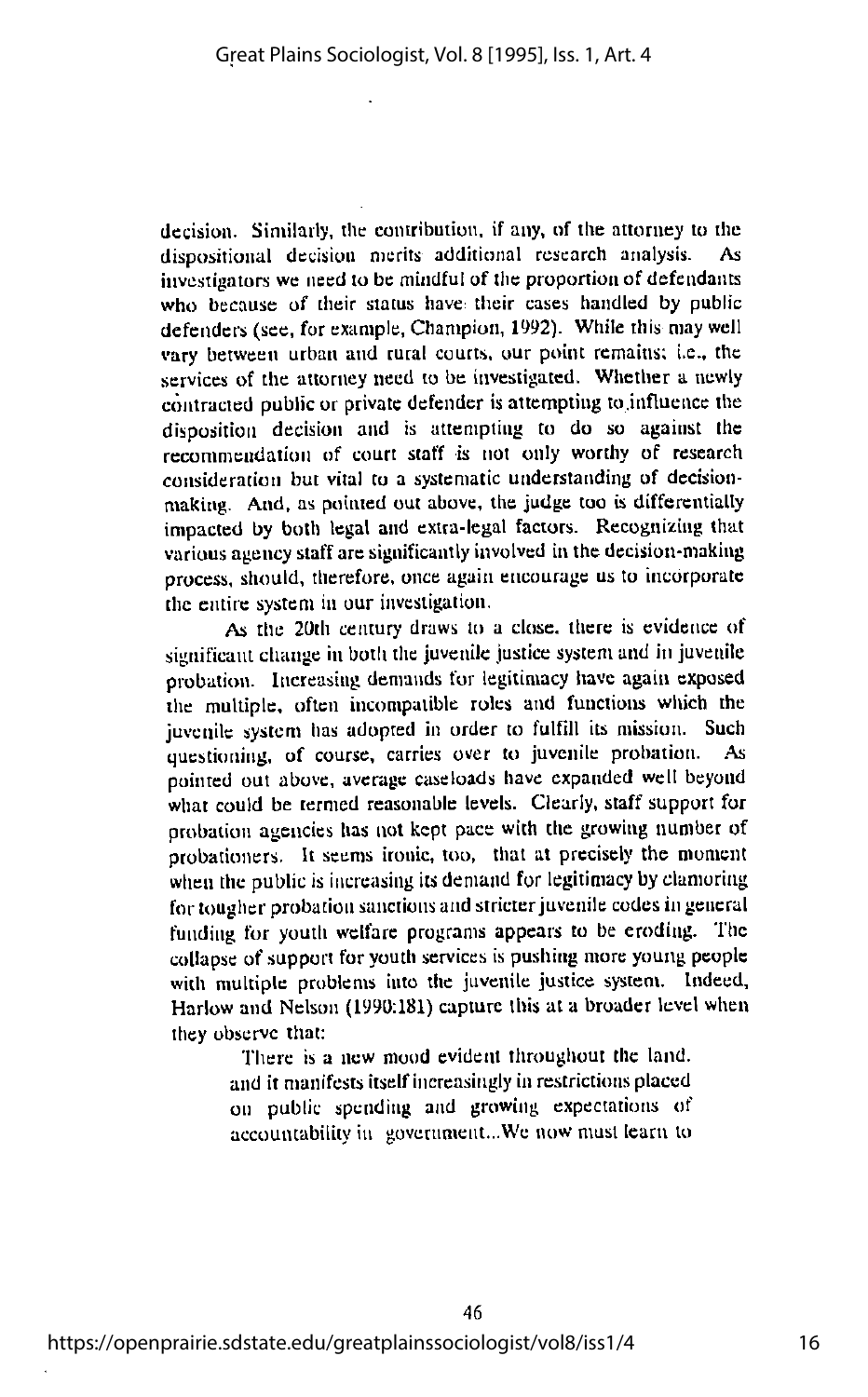make do with less, or find new and more resource conscious ways of providing the services we have come to expect from government

This raises the fundamental question of how the juvenile justice system can be expected to function effectively when it appears to be increasingly unsupported, understaffed, and saddled with diverse and often difficult clients?

#### REFERENCES

- Bortner, M.A. 1982. Inside A Juvenile Court: The Tarnished Ideal of Individualized Justice. New York: New York University Press.
- Champion, Dean J. 1992. The Changing Use of Counsel by Juveniles in Five States. 1980-1989: A Longitudinal Analysis Pittsburgh. PA: National Center for Juvenile Justice, 1992 Visiting Scholar Research Project.
- Chesney-Lind, Meda. 1973. "Judicial Enforcement of the Female Sex Role: The Family Court and the Female Delinquent." Issues in Criminology 8:51-59.
- Chesney-Lind, Meda. 1988. "Girls and Deinstituionalization." Criminal Justice Abstracts. 20: 144-165.

 $\overline{z}$ 

- Cohen, Lawrence E. 1975. Delinquency Dispositions: An Empirical Analysis of Processing Decisions in Three Juvenile Courts. Washington, D.C.: U.S. Government Printing Office.
- Currie, Elliott. 1991. Dope and Trouble: Portraits of Delinquent Youths New York: Pantheon.
- Emerson, Robert M. 1969. Judging Delinquents: Context and Process in Juvenile Court Chicago: Aldine.
- Goffman, Erving. 1961. Asylums: Essays on the Social Situation of Mental Patients and Other Inmates Chicago: Aldine.

Harlow. Nand E.K. Nelson. 1990. "Probation's Response to Fiscal Crisis." In D.E. Duffce and E.F. McGarreil, cd. Community Corrections: A Community Field Approach. Anderson Publishing. Cincinnati, Ohio.